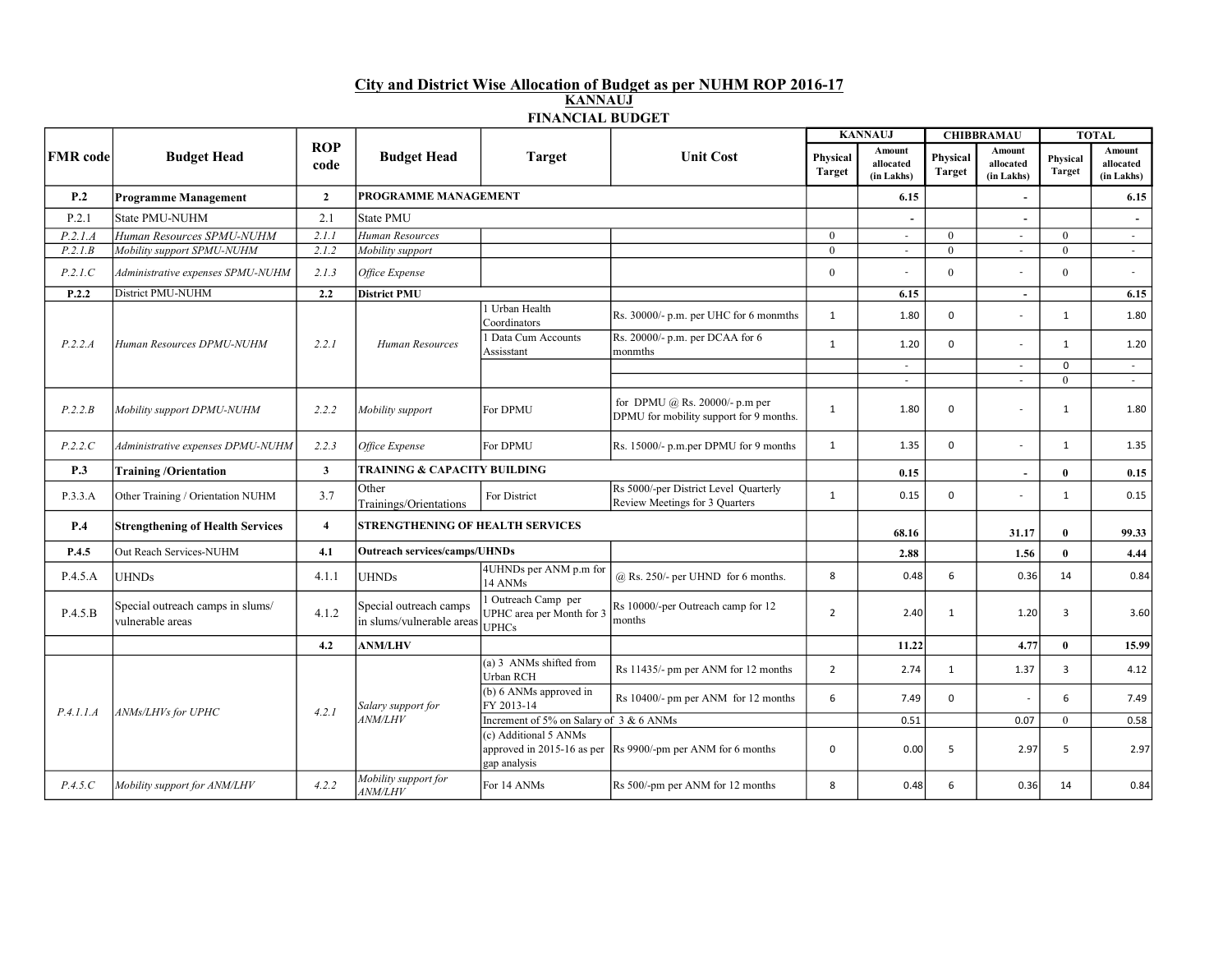## City and District Wise Allocation of Budget as per NUHM ROP 2016-17 KANNAUJ FINANCIAL BUDGET

| <b>FMR</b> code | <b>Budget Head</b>                                | <b>ROP</b><br>code | <b>Budget Head</b>                                                                             | <b>Target</b>                                                                              | <b>Unit Cost</b>                                                                               | <b>KANNAUJ</b>            |                                   | <b>CHIBBRAMAU</b>         |                                   | <b>TOTAL</b>              |                                   |
|-----------------|---------------------------------------------------|--------------------|------------------------------------------------------------------------------------------------|--------------------------------------------------------------------------------------------|------------------------------------------------------------------------------------------------|---------------------------|-----------------------------------|---------------------------|-----------------------------------|---------------------------|-----------------------------------|
|                 |                                                   |                    |                                                                                                |                                                                                            |                                                                                                | Physical<br><b>Target</b> | Amount<br>allocated<br>(in Lakhs) | Physical<br><b>Target</b> | Amount<br>allocated<br>(in Lakhs) | Physical<br><b>Target</b> | Amount<br>allocated<br>(in Lakhs) |
|                 |                                                   | 4.3                | <b>Urban PHC (UPHC)</b>                                                                        |                                                                                            |                                                                                                |                           | 54.05                             |                           | 24.84                             | $\bf{0}$                  | 78.90                             |
| P.4.4.2.A       | Equipment for UPHC                                | 4.3.1              | Renovation/upgradation<br>of existing facility to<br>UPHC                                      | For Mini Autoclave,<br>Microscope & Equipments<br>to ANMs                                  | Rs. 1.00 Lakh per UPHC for 3 UPHCs                                                             | $\overline{2}$            | 2.00                              | $\mathbf{1}$              | 1.00                              | 3                         | 3.00                              |
| P.4.2.1.A       | UPHC-NC                                           | 4.3.2              | <b>Building of new UPHC</b>                                                                    |                                                                                            |                                                                                                |                           |                                   |                           |                                   | $\mathbf{0}$              |                                   |
|                 |                                                   | 4.3.3              |                                                                                                |                                                                                            | Operation cost support for running UPHC (other than untied grants and medicines &              |                           | 38.55                             |                           | 17.09                             | $\mathbf{0}$              | 55.65                             |
|                 |                                                   | 4.3.3.1            | Human Resource                                                                                 |                                                                                            |                                                                                                |                           | 33.27                             |                           | 14.45                             | $\mathbf{0}$              | 47.73                             |
|                 |                                                   |                    | MO salary                                                                                      | (a) 3 Fulltime MOs shifted<br>from Urban RCH                                               | Rs 41600/-p.m. Per MO for 12 months                                                            | 2                         | 9.98                              | $\overline{1}$            | 4.99                              | 3                         | 14.98                             |
| P.4.1.3.1.A     | MO at UPHC Full-time                              |                    |                                                                                                |                                                                                            |                                                                                                | $\theta$                  | $\sim$                            | $\theta$                  |                                   | $\Omega$                  | $\sim$                            |
|                 |                                                   | 4.3.3.1.1          |                                                                                                | Increment of 5% on Salary of 3 MOs                                                         |                                                                                                |                           | 0.50                              |                           | 0.25                              | $\theta$                  | 0.75                              |
|                 |                                                   |                    |                                                                                                |                                                                                            |                                                                                                | $\theta$                  |                                   | $\Omega$                  |                                   | $\Omega$                  | $\sim$                            |
|                 | MO at UPHC Part-time                              |                    |                                                                                                | (d) 3 Parttime MO                                                                          | Rs 21600/-p.m. Per MO for 12 months                                                            | $\overline{2}$            | 5.18                              | $\overline{1}$            | 2.59                              | $\overline{3}$            | 7.78                              |
| P.4.1.3.1.B     |                                                   |                    |                                                                                                | Increment of 5% on Salary of 3 Mos                                                         |                                                                                                |                           | 0.26                              |                           | 0.13                              | $\theta$                  | 0.39                              |
|                 |                                                   |                    |                                                                                                | (a) 3 Staff Nurses shifted                                                                 |                                                                                                | $\theta$                  | $\sim$                            | $\theta$                  |                                   | $\Omega$                  | $\sim$                            |
|                 | Staff nurse for UPHC                              | 4.3.3.1.2          | Salary of paramedical&<br>nursing staff (Staff<br>Nurse/Lab<br>Technician/Pharmcist/Oth<br>er) | from Urban RCH                                                                             | Rs 19060/-pm per SN for 12 months                                                              | $\overline{2}$            | 4.57                              | $\mathbf{1}$              | 2.29                              | 3                         | 6.86                              |
| P.4.1.2.A       |                                                   |                    |                                                                                                | $(b)$ 2 Staff Nurses $(1)$<br>additional SN for 2 UPHCs<br>each shifted from urban<br>RCH) | Rs 17325/-pm per SN for 12 months                                                              | $\overline{2}$            | 4.16                              | $\mathbf 0$               |                                   | $\overline{2}$            | 4.16                              |
|                 |                                                   |                    |                                                                                                | Increment of 5% on Salary of 3 & 2 SNs                                                     |                                                                                                |                           | 0.44                              |                           | 0.11                              | $\theta$                  | 0.55                              |
|                 |                                                   |                    |                                                                                                |                                                                                            |                                                                                                | $\Omega$                  | $\sim$                            | $\Omega$                  |                                   | $\Omega$                  | $\sim$                            |
| P.4.1.6.4       | Pharmacists at UPHC                               |                    |                                                                                                | (d) 3 Pharmacist                                                                           | Rs 17325/-pm per Pharmacist for 12<br>months                                                   | $\overline{2}$            | 4.16                              | $\mathbf{1}$              | 2.08                              | 3                         | 6.24                              |
|                 |                                                   |                    |                                                                                                | Increment of 5% on Salary of 3 Pharmacist                                                  |                                                                                                |                           | 0.21                              |                           | 0.10                              | $\theta$                  | 0.31                              |
|                 |                                                   |                    |                                                                                                |                                                                                            |                                                                                                | $\Omega$                  | $\sim$                            | $\Omega$                  |                                   | $\Omega$                  | $\sim$                            |
| P.4.1.5.4       | Lab Technicians at UPHC                           |                    |                                                                                                | (f) 3 Lab Technician                                                                       | Rs12400 /-pm per Lab Technician for 12<br>months                                               | $\overline{2}$            | 2.98                              | $\mathbf{1}$              | 1.49                              | $\overline{3}$            | 4.46                              |
|                 |                                                   |                    |                                                                                                | Increment of 5% on Salary of 3 LTs                                                         |                                                                                                |                           | 0.15                              |                           | 0.07                              | $\theta$                  | 0.22                              |
|                 |                                                   |                    |                                                                                                |                                                                                            |                                                                                                | $\mathbf 0$               | 0.00                              | $\mathbf 0$               | 0.00                              | $\mathbf 0$               | 0.00                              |
| P.4.1.10.4      | Other Support staff-NUHM                          | 4.3.3.1.3          | Salary of support staff<br>(non clinical staff)                                                | Position not Approved.<br>for outsourcing support staff for 6 months                       | Rs 5717/- p.m. per Sweeper cum<br>Lumpsum amount approved Chowkidarfor 3 Sweeper cum Chowkidar | $\overline{2}$            | 0.69                              | $\mathbf{1}$              | 0.34                              | 3                         | 1.03                              |
|                 |                                                   |                    |                                                                                                | services.Budget for 6<br>months allocated as per                                           | Rs 14000/-pm per UPHC for support staff<br>for 6 months                                        | $\mathbf 0$               | $\sim$                            | $\mathbf 0$               |                                   | $\Omega$                  | $\sim$                            |
| P.4.2.3.B       | Operational Expenses of UPHCs<br>(excluding rent) | 4.3.3.2            | <b>Office Expenses</b>                                                                         | (a) 3 UPHCs                                                                                | Rs 7000/-pm per UPHC for 12 months                                                             | $\overline{2}$            | 1.68                              | 1                         | 0.84                              | 3                         | 2.52                              |